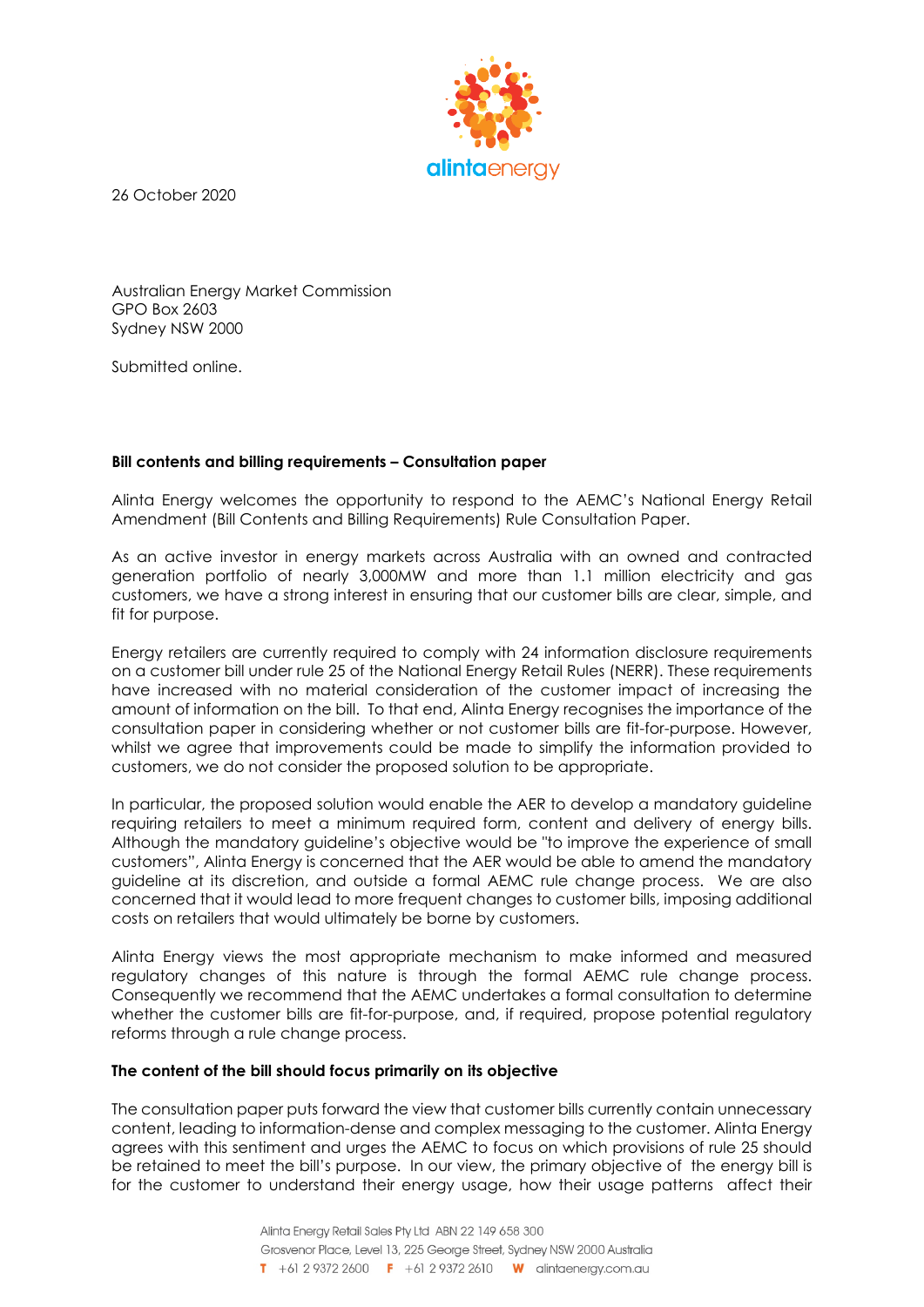energy costs, the total amount owing, the due date for payment, and how to make a payment. This information is consistent with what appears on a typical tax invoice in any industry and should be the focus of energy bill content requirements, to ensure customers can easily understand this key information. We also consider that information on how customers can access financial assistance should continue to be provided.

However, several provisions under rule 25 of the NERR provide granular detail relating to customer billing information which are not necessary to meet the key objectives of the bill. Alinta recommends that the AEMC considers allowing retailers to provide this additional information either in digital form or upon customer request through other forms of communication. This would recognise that not all customers are digitally engaged and enable such customers to access the information via their preferred contact method.

Also of concern to Alinta Energy is the suggestion to require the inclusion of additional information on customer bills. In particular, the rule-proponent states that it would be beneficial for customers to have information referencing Energy Made Easy (EME) and the tools available on the EME website. This is an example of where information is more appropriately provided in a different form at a different time. Retailers already provide similar information regarding EME prior to the forming of a customer contract and the expiry of a benefit period.

# **The form of customer bills**

In addition to determining the content of customer bills, the mandatory guideline proposes regulating the form of customer bills (i.e. where items should be placed on a bill). This would place significant restrictions on how retailers communicate and market the features and incentives associated with their products and may lead to the unintended consequence of customers not understanding how their product features impact their energy costs. Alinta Energy is also concerned that consideration has not been given as to how regulating bill forms will impact innovation and customer engagement.

Alinta Energy acknowledges the importance of categorising some components of a customer's bill as prominent but we urge the AEMC to also avoid any prescription on where items are placed on the bill to allow retailers to effectively communicate how products interact, and ultimately impact, their customers energy costs.

Alinta Energy has not seen any material evidence in the consultation paper (or otherwise) to suggest that prescribing their form would lead to clearer and more understandable customer bills. Given the diversity across the features and incentives of retailer products, we urge the AEMC to consider these unintended consequences when evaluating the need for any mandatory guideline.

## **The delivery of customer bills**

Alinta Energy is committed to engaging customers via their preferred contact methods. Although we increasingly utilise emerging digital technologies for digitally engaged customers, we also have a significant proportion of customers who prefer paper-based engagement, including, but not limited to, their bill.

Alinta Energy would welcome a collaborative discussion regarding customers who prefer paper-based customer bills.